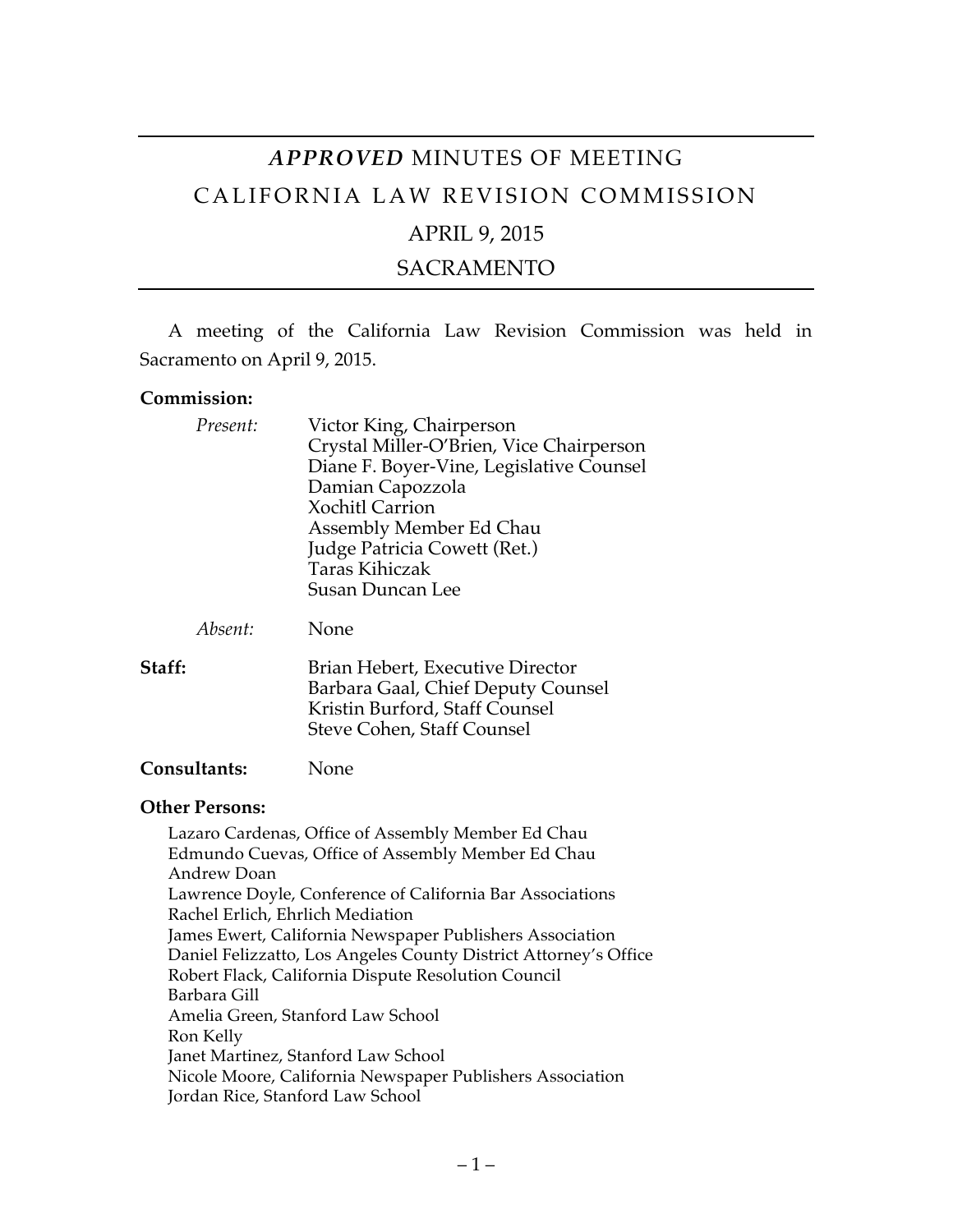Paul Rieker Harold Thomas, Butte County District Attorney's Office John S. Warnlof, California Dispute Resolution Council

#### CONTENTS Approval of Actions Taken ......................................................................................................................2 Minutes of February 12, 2015, Commission Meeting ...........................................................................2 Administrative Matters.............................................................................................................................2 Report of Executive Director.............................................................................................................2 Open Government Laws ...................................................................................................................3 2015 Legislative Program..........................................................................................................................4 Study G-300 — State and Local Agency Access to Customer Information from Communication Service Providers..................................................................................................................4 Study J-1314 — Trial Court Unification: Publication of Legal Notice................................................4 Study K-402 — Relationship Between Mediation Confidentiality and Attorney Malpractice and Other Misconduct.................................................................................................................4 Study R-100 — Fish and Game Law .......................................................................................................5

# 1 **APPROVAL OF ACTIONS TAKEN**

 Unless otherwise indicated, the Commission decisions noted in these Minutes were approved by all members present at the meeting. If a member voted against a particular decision, abstained from voting, or was not present when the decision was made, that fact will be noted in connection with the affected decision.

# 7 MINUTES OF FEBRUARY 12, 2015, COMMISSION MEETING

 Memorandum 2015-7 presented a draft of the Minutes of the February 12, 2015, Commission meeting. The Commission approved the Minutes without change. *(Commissioner Carrion abstained; Commissioners Boyer-Vine, Chau, and Kihiczak were not present when the decision was made.)*

### 12 **ADMINISTRATIVE MATTERS**

# 13 **Report of Executive Director**

14 The Executive Director reported on the following matters:

 • Former Commissioner Forrest Plant died on February 20, 2015, at the age of 90. Mr. Plant was remembered and honored for his excellent service as a member of the Commission, which was distinguished by his high degree of diligence, intelligence, and personal warmth.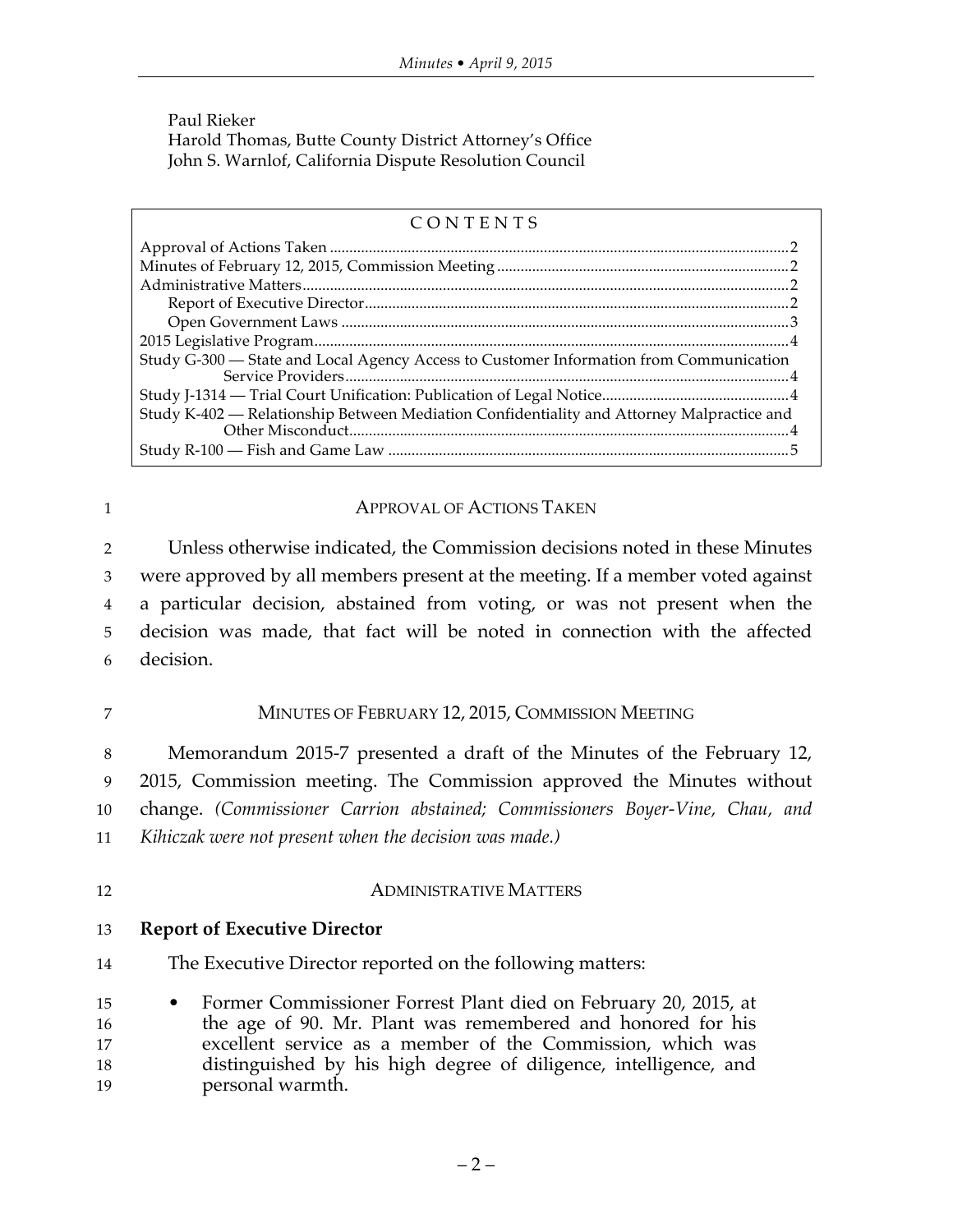• Chairman King and the Executive Director attended an event, organized by common interest development stakeholder groups, that recognized and honored the Commission for its work to recodify the Davis-Stirling Common Interest Development Act.

 • The facilities contract with King Hall School of Law is up for renewal.

 The Commission also discussed ways in which the Commission could further improve its collaboration with King Hall School of Law. The Commission authorized the staff to take any of the following actions:

- Assign law student employees relatively modest and uncontroversial law reform projects, within the Commission's study authority. When this work is included within a recommendation, the staff should look for opportunities to allow student employees to assist in supporting implementing legislation.
- Hold a reception for King Hall law students at the beginning of each academic year, to encourage interest in working for the Commission and to discuss careers in the lawmaking process.
- Expand the current practice of holding one meeting per year in the law school, to holding two meetings per year in that location. The staff will raise this issue more formally in a memorandum prepared for the June 2015 meeting. The staff will also investigate the feasibility of broadcasting these meetings over the Internet.

 *(Commissioners Boyer-Vine, Chau, and Kihiczak were not present when these decisions were made.)*

**Open Government Laws**

 The Commission considered Memorandum 2015-8, discussing open government laws applicable to the Commission.

- The Commission made the following decisions regarding the public reporting
- of votes:
- The Minutes will include a general statement along the lines proposed at the top of page 7 of the memorandum. If any Commissioner votes against a particular decision, abstains from voting, or is not present when the decision is made, that fact will be noted in connection with the affected decision.
- Rule 2.4.5 of the Commission's *Handbook of Practices and Procedures*  will be revised as proposed on page 7 of the memorandum.

 *(Commissioners Boyer-Vine, Chau, and Kihiczak were not present when these decisions were made.)*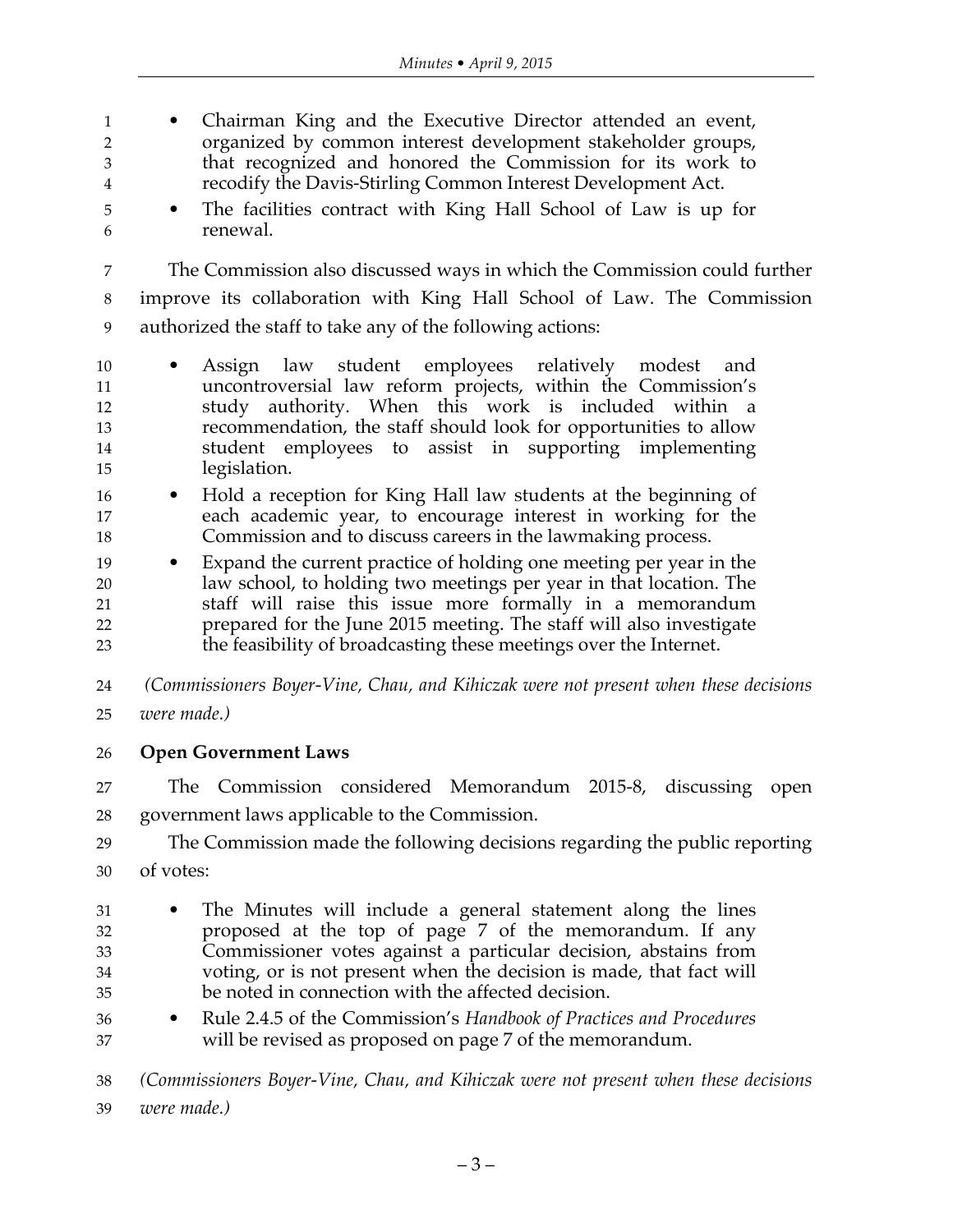| $\mathbf{1}$   | 2015 LEGISLATIVE PROGRAM                                                                                                                                 |
|----------------|----------------------------------------------------------------------------------------------------------------------------------------------------------|
| $\sqrt{2}$     | The Commission considered Memorandum 2015-9, reporting on the                                                                                            |
| $\mathfrak{Z}$ | Commission's 2015 legislative program.                                                                                                                   |
| $\overline{4}$ | The Commission assented to the differences between AB 139 (Gatto) and the                                                                                |
| 5              | Commission's recommendation on Revocable Transfer on Death (TOD) Deed, 36                                                                                |
| 6              | Cal. L. Revision Comm'n Reports 103 (2006), and approved conforming revisions                                                                            |
| 7              | to the Commission's Comments. (Commissioners Boyer-Vine, Chau, and Kihiczak                                                                              |
| $\,8\,$        | were not present when these decisions were made.)                                                                                                        |
| 9              | STUDY G-300 - STATE AND LOCAL AGENCY ACCESS TO CUSTOMER                                                                                                  |
| 10             | <b>INFORMATION FROM COMMUNICATION SERVICE PROVIDERS</b>                                                                                                  |
| 11             | The Commission considered Memorandum 2015-10 and its First and Second                                                                                    |
| 12             | Supplements, presenting and discussing a staff draft tentative report.                                                                                   |
| 13             | The Commission approved circulation of the draft as a tentative report, with                                                                             |
| 14             | a public comment deadline of June 15. The Commission made one change to the                                                                              |
| 15             | content of the report. The sentence beginning on page 1, line 30, was revised to                                                                         |
| 16             | insert a word, as shown in underscore below:                                                                                                             |
| 17<br>18<br>19 | In addition, this report does not address access to information<br>through discovery in a civil, criminal, or administrative<br>adjudicative proceeding. |
| 20             | (Commissioner Boyer-Vine was not present when these decisions were made.)                                                                                |
| 21             | STUDY J-1314 — TRIAL COURT UNIFICATION: PUBLICATION OF LEGAL NOTICE                                                                                      |
| 22             | The Commission considered Memorandum 2015-11, presenting a draft of                                                                                      |
| 23             | proposed legislation using the "City Plus" model to describe districts. No                                                                               |
| 24             | Commission action was required or taken. The staff will prepare a draft tentative                                                                        |
| 25             | recommendation for consideration at the June meeting.                                                                                                    |
| 26             | STUDY K-402 - RELATIONSHIP BETWEEN MEDIATION CONFIDENTIALITY AND                                                                                         |
| 27             | <b>ATTORNEY MALPRACTICE AND OTHER MISCONDUCT</b>                                                                                                         |
| 28             | The Commission considered Memorandum 2015-4 (further discussion of                                                                                       |
| 29             | federal law), Memorandum 2015-5 (empirical data), and Memorandum 2015-13                                                                                 |
| 30             | (public comment). Paul Rieker submitted written materials at the meeting. No                                                                             |
| 31             | Commission action was required or taken.                                                                                                                 |